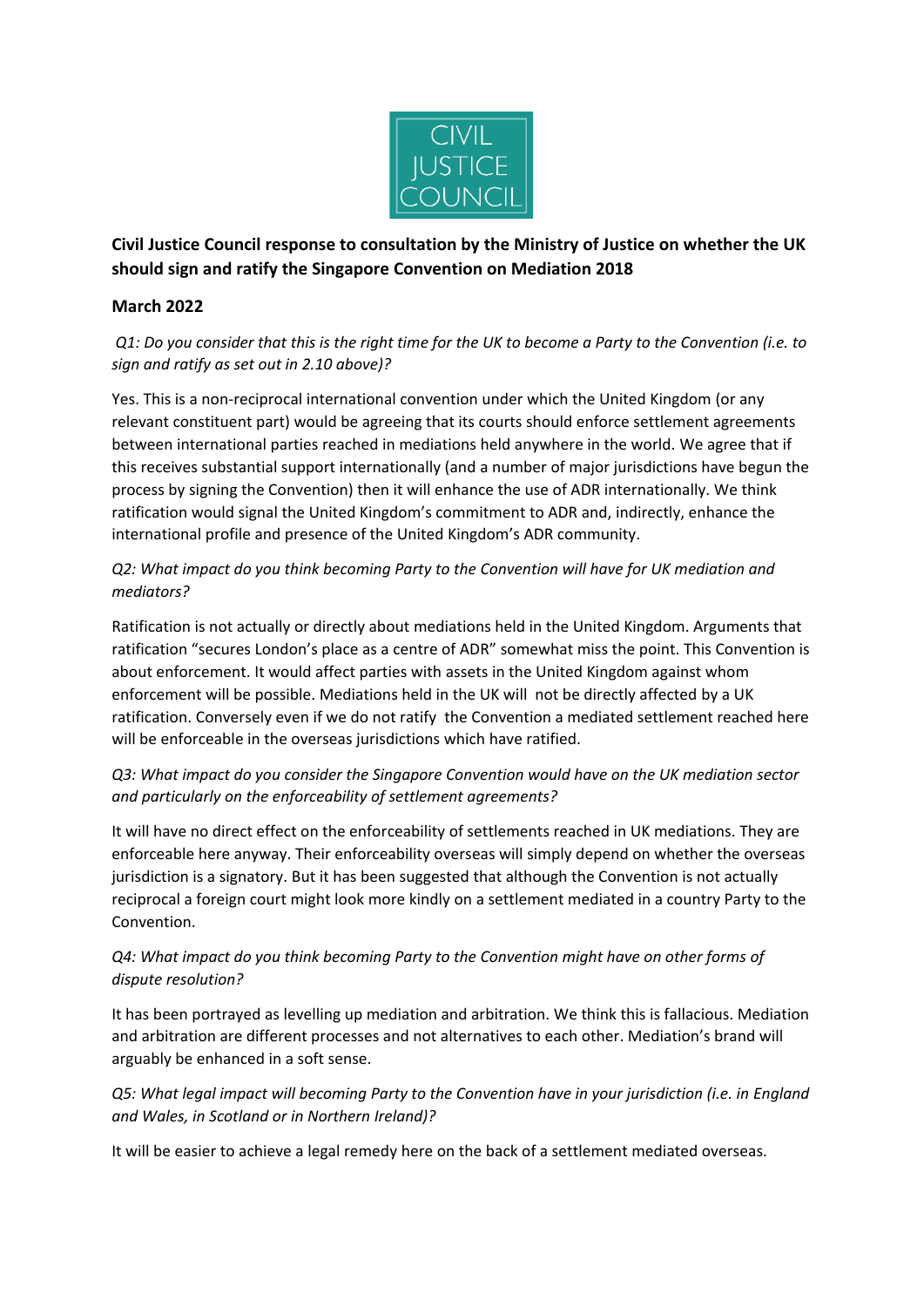*Q6: What might be the downsides of the UK becoming Party to the Convention?* 

There could be some satellite litigation about what constitutes a mediation and the provisions in respect of mediator misconduct and conflict of interest.

*Q7: Are there any specific provisions which cause concern or that may adversely affect the mediation sector in the UK? For example, the broad definition of mediation in the Convention's text?* 

On balance no. The fact that the courts may have to resolve the limits of some of these sections is not a reason not to ratify.

*Q8: The Convention states that a settlement agreement must be concluded "in writing" and that this requirement will be met if it is recorded 'in any form'. Do you envisage any difficulties for the enforcement of settlement agreements under the Convention given the broad definition of "in writing"?*

No. See previous answer.

*Q9: What types of "other" evidence should a Competent Authority consider as acceptable evidence of settlement agreements in the absence of the proof specified in Article 4.1.b (i)-(iii) of the Convention? Singapore Convention on Mediation Consultation Paper 27* 

Presumably the court could consider sworn testimony led by the enforcing party establishing that the agreement was reached at a mediation.

*Q10: Article 5.1(e) of the Convention states that enforcement may be refused if "There was a serious breach by the mediator of standards applicable to the mediator or the mediation without which breach that party would not have entered into the settlement agreement". Do you have any comments on which 'standards' may be applicable?* 

Most mediators publicly state that they adhere to a particular code of conduct. We think a court will have no difficulty identifying a breach of either a particular set of rules or, if there are none, general standards of good faith, fairness and confidentiality. The causation requirement is more unpredictable and may to prove very difficult to satisfy.

*Q11: The Convention provides that each Contracting Party to the Convention shall enforce a settlement agreement. What types of provision is usually included in settlement agreements that may need to be enforced? I.e. will the Competent Authority need particular powers to cover these provisions?*

We do not think the Convention requires any particular measures that are not already capable of being called up when enforcing domestic settlement agreements.

*Q12: What are your views on the provisions of the Convention meaning that: a) If the UK were to become Party to the Convention, it would be expected to enforce settlement agreements of both contracting and non-contracting parties? b) If the UK were not to become Party to the Convention, UK mediated settlement agreements could still be enforced in a country which is a party to the Convention?*

This follows from the non-reciprocal nature of the Convention. It does not seem to us objectionable.

*Q13: The Government will consider whether the UK should make either reservation under Article 8 should it ratify the Convention, namely: a) "it shall not apply this convention to settlement agreements to which it is a party or to which any governmental agencies or any person acting on*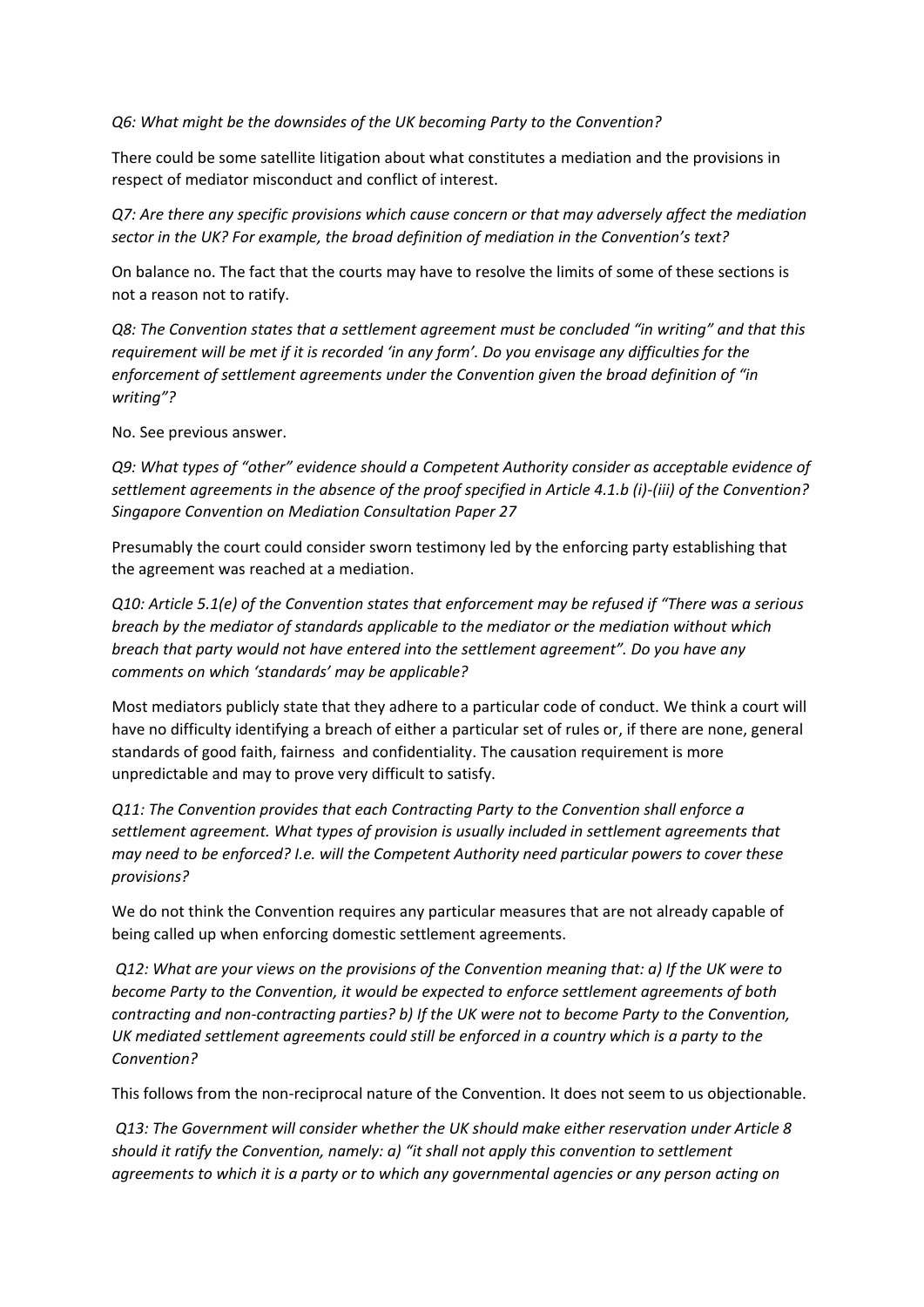*behalf of a governmental agency is a party"; and/or b) "It shall apply this Convention only to the extent that the parties to the settlement agreement have agreed to the application of the Convention" What are your views on this?* 

Question (a): This is clearly a matter for the government. Does it wish to accord these enforcement capabilities to mediated settlements which it reaches overseas? May it wish itself to enforce obligations owed to it under overseas settlements against assets here?

Question (b): We support the opt-out approach and believe that the United Kingdom should not apply the reservation made available to it in Article 8 paragraph 1(b). In other words, we believe the default setting should be that the enforcement regime applies to a settlement unless the parties agree in that settlement that it should not do so. If there is no reservation then where a UK court is asked to enforce a settlement agreement it will not require that agreement to have expressly opted into the enforcement regime.

Surely the expectation of all parties to a valid settlement agreement should be that they will comply and perform the obligations they have accepted. They must and do expect that if they do not comply some form of mandatory enforcement will be employed by the other party.

In the United Kingdom where litigation is ongoing a mediated settlement is routinely enshrined in what is called a Tomlin Order, a consent judgment of the court which incorporates the settlement terms. When there is no ongoing litigation that option is not available but the parties are well aware that a judgment enforcing the settlement could be rapidly and summarily obtained. Parties are not required to and do not "opt into" any of those arrangements. It is therefore hard to see why an optin would be appropriate for international settlements such as those contemplated here.

*Q14: Do legal practitioners consider that there could still be confusion or uncertainty about when the Singapore Convention may apply? I.e., Could a disputing party seek to invoke the Convention if, during the course of arbitral proceedings, a mediation resolves the matter at hand without an arbitral award being handed down?* 

Yes, they could. This does not seem to us to be a problem. The intention of the Convention is that if there is a mediated settlement there would not need to be an award by the Arbitrators.

*Q15: Do you consider that a lack of regulation and the potential differences in conduct and standards amongst Parties to the Convention present any particular challenges to the application of the Convention in the UK?* 

This is a realistic objection. But we have lived with the New York Convention for many years now and the same objection applies to arbitration. In fact, it could be said to be more powerful in the context of arbitration because the equally unregulated arbitrators are actually reaching binding decisions rather than simply seeking consensus.

*Q16: What impact do you consider the Singapore Convention would have on the UK mediation sector and particularly on the enforceability of settlement agreements?* 

See answer to Q1.

*Q17: Would you foresee any intra-UK considerations if the Singapore Convention was to be implemented in only certain parts of the UK?* 

We think not.

*Q18: In relation to paragraph 6.11 (above) how do you consider that the provisions for enforcement under the Convention would apply in your jurisdiction?*